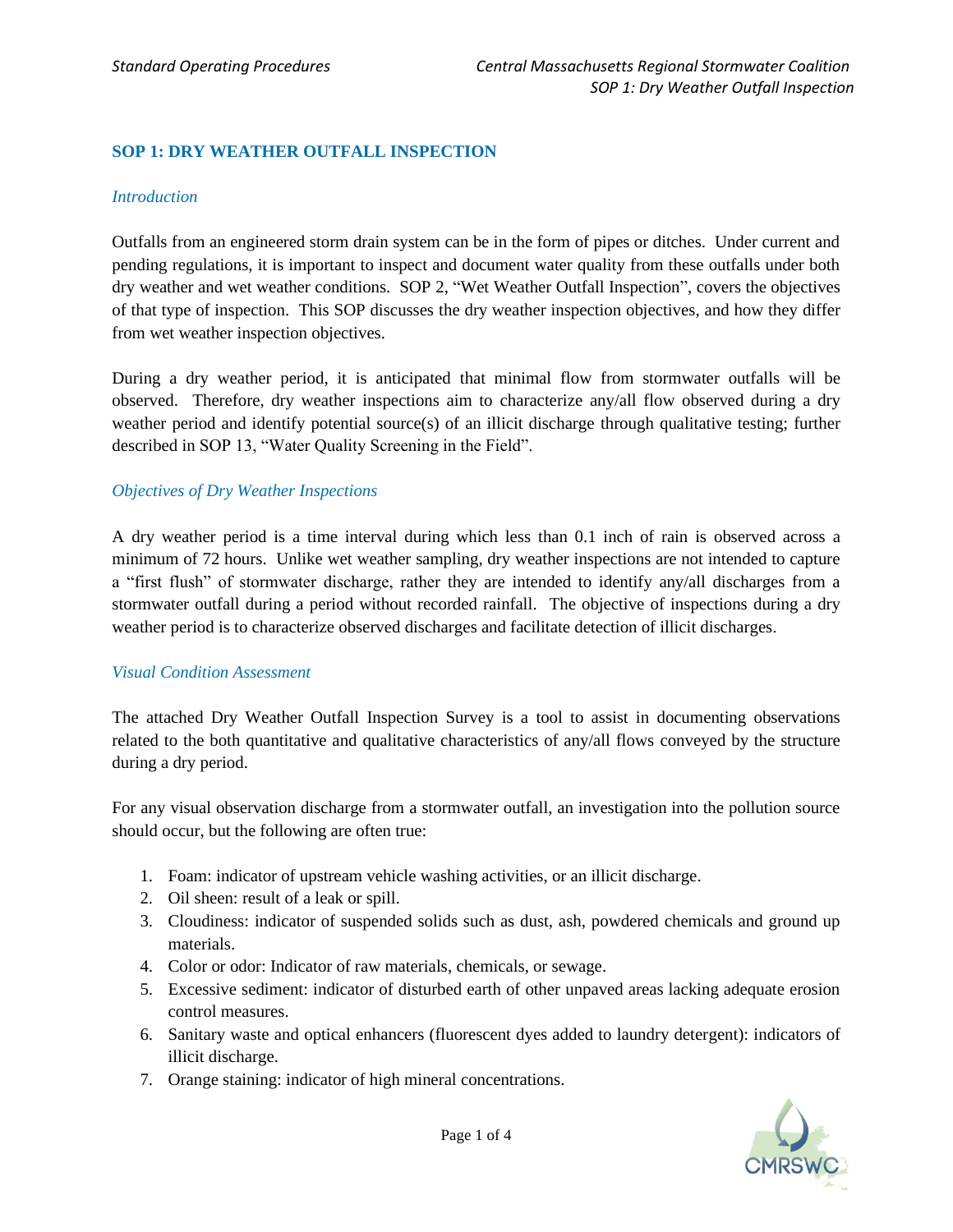Both bacteria and petroleum can create a sheen on the water surface. The source of the sheen can be differentiated by disturbing it, such as with a pole. A sheen caused by oil will remain intact and move in a swirl pattern; a sheen caused by bacteria will separate and appear "blocky". Bacterial or naturally occurring sheens are usually silver or relatively dull in color and will break up into a number of small patches of sheen. The cause may be presence of iron, decomposition of organic material or presence of certain bacteria. Bacterial sheen is not a pollutant but should be noted.

Many of these observations are indicators of an illicit discharge. Examples of illicit discharges include: cross-connections of sewer services to engineered storm drain systems; leaking septic systems; intentional discharge of pollutants to catch basins; combined sewer overflows; connected floor drains; and sump pumps connected to the system (under some circumstances). Additional guidelines for illicit discharge investigations are included in SOP 10, "Locating Illicit Discharges". If dry weather flow is present at the outfall, and the flow does not appear to be an obvious illicit discharge (e.g. flow is clear, odorless, etc.) attempt to identify the source of flow (e.g. intermittent stream, wetlands drainage, etc.) and document the discharge for future comparison.

Although many of the observations are indicators of illicit discharge it should be noted that several of these indicators may also occur naturally. Orange staining may be the result of naturally occurring iron, and thus unrelated to pollution. Foam can be formed when the physical characteristics of water are altered by the presence of organic materials. Foam is typically found in waters with high organic content such as bog lakes, streams that originate from bog lakes, productive lakes, wetlands, or woody areas. To determine the difference between natural foam and foam cause by pollution, consider the following:

- 1. Wind direction or turbulence: natural foam occurrences on the beach coincide with onshore winds. Often, foam can be found along a shoreline and/or on open waters during windy days. Natural occurrences in rivers can be found downstream of a turbulent site.
- 2. Proximity to a potential pollution source: some entities including the textile industry, paper production facilities, oil industries, and fire fighting activities work with materials that cause foaming in water. If these materials are released to a water body in large quantities, they can cause foaming. Also, the presence of silt in water, such as from a construction site can cause foam.
- 3. Feeling: natural foam is typically persistent, light, not slimy to the touch.
- 4. Presence of decomposing plants or organic material in the water.

Optical enhancers, fluorescent dyes added to laundry detergent, are typically detected through the use of clean, white cotton pads placed within the discharge for several days, dried then viewed under a UV light. If the cotton pad displays fluorescent patches, optical enhancers are present. Optical enhancers are occasionally visible as a bluish-purple haze on the water surface; however the testing method should be used to confirm the presence of optical enhancers.

The Dry Weather Outfall Inspection Survey includes fields where these and other specific observations can be noted. The inspector shall indicate the presence of a specific water quality indicator or parameter

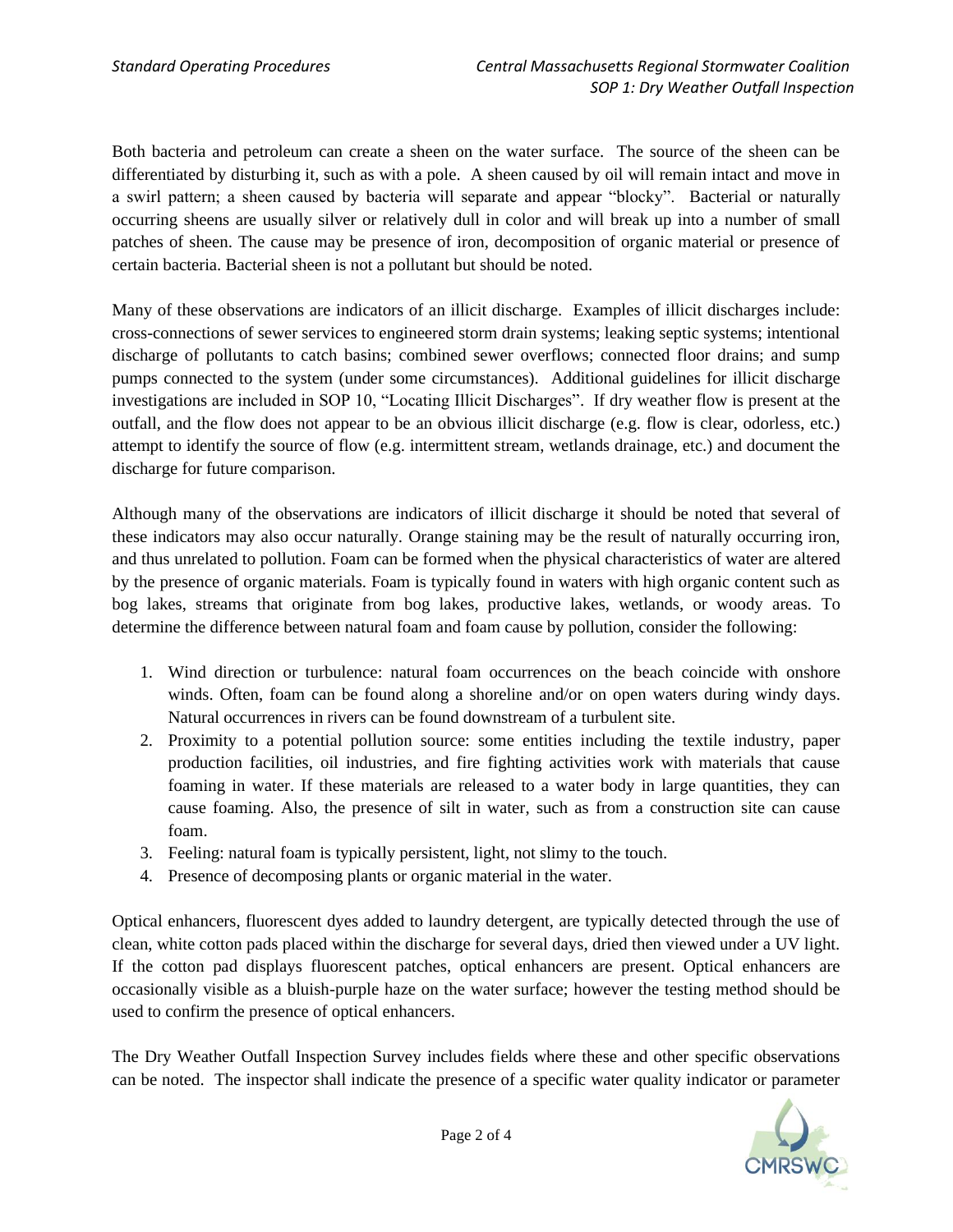by marking "Yes". If "Yes" is marked, provide additional details in the comments section. If the indictor in question is not present, mark "No".

Within the comments section, provide additional information with regard to recorded precipitation totals, or more detailed descriptions of observations made during the inspection and corrective actions taken.

# *Measuring Water Quality*

Based on the results of the Visual Condition Assessment, it may be necessary to collect additional data about water quality. Water quality samples can be in the form of screening using field test kits and instrumentation, or by discrete analytical samples processed by a laboratory.

Information on selecting and using field test kits and instrumentation is included in SOP 13, "Water Quality Screening in the Field." The Inspection Survey also provides values for what can be considered an appropriate benchmark for a variety of parameters that can be evaluated in the field.

If the results of screening using field test kits indicate that the outfall's water quality exceeds the benchmarks provided, collection of discrete analytical samples should be considered.

## *Analytical Sample Collection*

Sample collection methods may vary based on specific outfall limitations, but shall follow test procedures outlined in 40 CFR 136. A discrete manual or grab sample can classify water at a distinct point in time. These samples are easily collected and used primarily when the water quality of the discharge is expected to be homogeneous, or unchanging, in nature. A flow-weighted composite sample will classify water quality over a measured period of time. These samples are used when the water quality of the discharge is expected to be heterogeneous, or fluctuating, in nature. Grab samples are more common for dry weather outfall inspections due to the time-sensitive nature of the process.

Protocols for collecting a grab sample shall include the following:

- 1. Do not eat, drink or smoke during sample collection and processing.
- 2. Do not collect or process samples near a running vehicle.
- 3. Do not park vehicles in the immediate sample collection area, including both running and nonrunning vehicles.
- 4. Always wear clean, powder-free nitrile gloves when handling sample containers and lids.
- 5. Never touch the inside surface of a sample container or lid, even with gloved hands.
- 6. Never allow the inner surface of a sample container or lid to be contacted by any material other than the sample water.
- 7. Collect samples while facing upstream and so as not to disturb water or sediments in the outfall pipe or ditch.
- 8. Do not overfill sample containers, and do not dump out any liquid in them. Liquids are often added to sample containers intentionally by the analytical laboratory as a preservative or for pH adjustment.